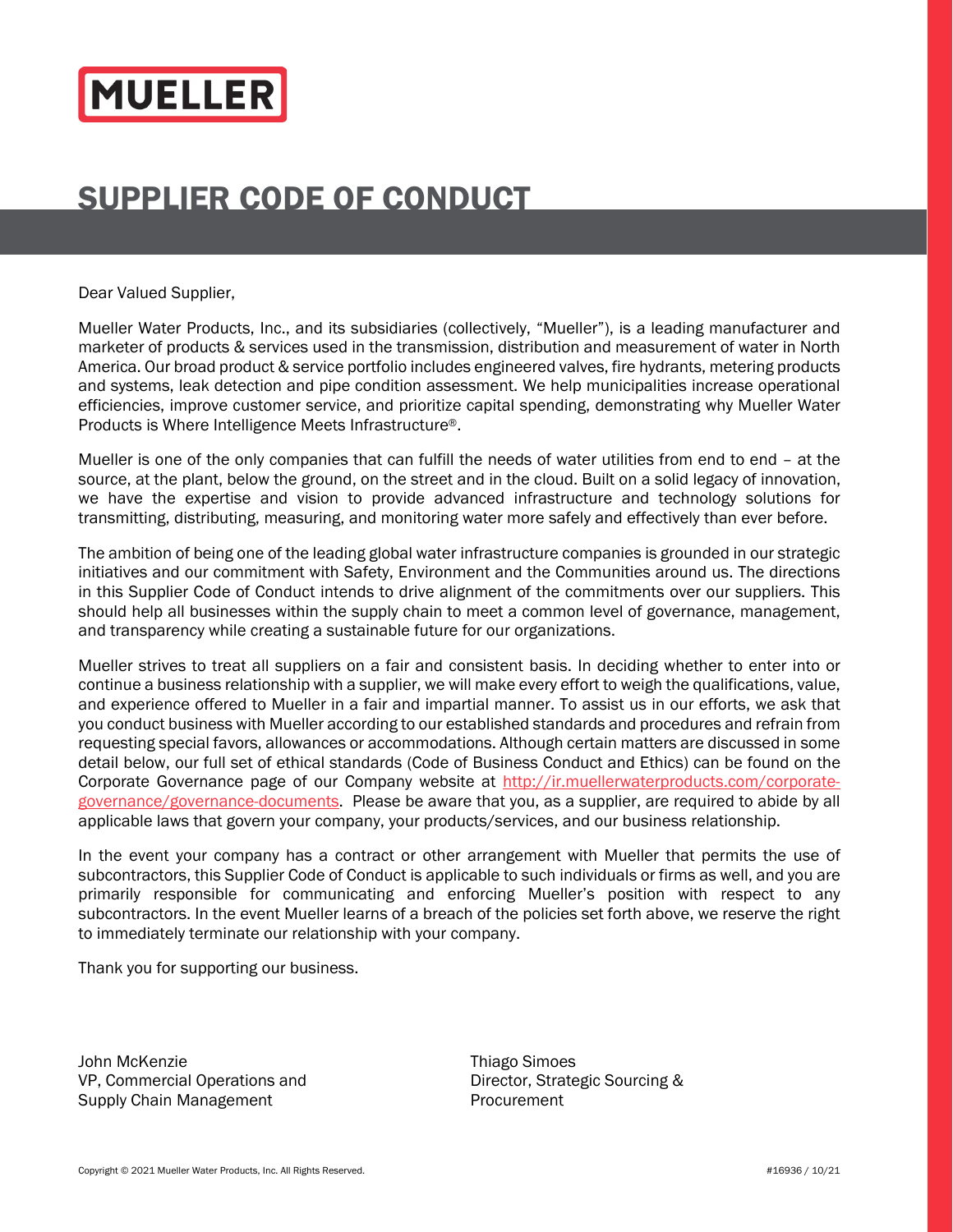

# SUPPLIER CODE OF CONDUCT

# INTERACTIONS WITH SUPPLIERS

# STANDARD OF ETHICS

As a supplier to Mueller, you and your company play an integral part in our success. Therefore, we ask for your support in Mueller's on-going efforts to conduct business in accordance with our ethical standards and the law. In interacting with suppliers and potential suppliers, Mueller is committed to following the highest ethical standards and complying with all applicable laws. Such interactions should be professional exchanges intended to communicate the business needs of Mueller and the corresponding products and service offerings of the supplier or prospective supplier.

# GIFTS, ENTERTAINMENT AND MEALS

Suppliers are expected to not inappropriately influence the judgment or actions of a Mueller employee in the conduct of Mueller's business through inappropriate gifts, entertainment or other items of value. Suppliers are expected to not cause a conflict of interest by providing a Mueller employee, officer, director or a member of his or her family any improper personal benefits whatsoever as a result of his or her position at Mueller.

#### Gifts, Business Meals, Entertainment

Mueller employees may not accept kickbacks, lavish gifts or gratuities. We recognize that the occasional exchange of small value gifts is a common business practice meant to provide a legitimate opportunity to interact, create goodwill and establish trust. Infrequent and moderate business meals, entertainment, infrequent invitations to attend local sporting or cultural events and gifts during the holidays may be appropriate provided that they are not "lavish" and do not create an appearance of impropriety. Any gift that exceeds \$250 in value is consider inappropriate. Cash gifts including gift cards are never permitted. Mueller employees may not accept anything that might make it appear that their judgment would be compromised.

# **Travel**

Mueller employees may accept transportation and lodging provided by a supplier if the trip is for business and is approved in writing in advance by the Chief Legal and Compliance Officer of Mueller. Unless prohibited by law or the policy of the recipient's organization, Mueller employees may pay the transportation and lodging expenses incurred by customers, agents or supplier in connection with a visit to a Mueller facility or other Mueller business. The visit must be for a business purpose and must be approved in writing in advance by the Chief Legal and Compliance Officer of Mueller.

# PUBLIC AFFAIRS AND COMMUNICATIONS

# Media Communications

While we respect our suppliers' right to discuss their products or services with the media, suppliers are not authorized to speak about or on behalf of Mueller without our prior approval. This includes any contract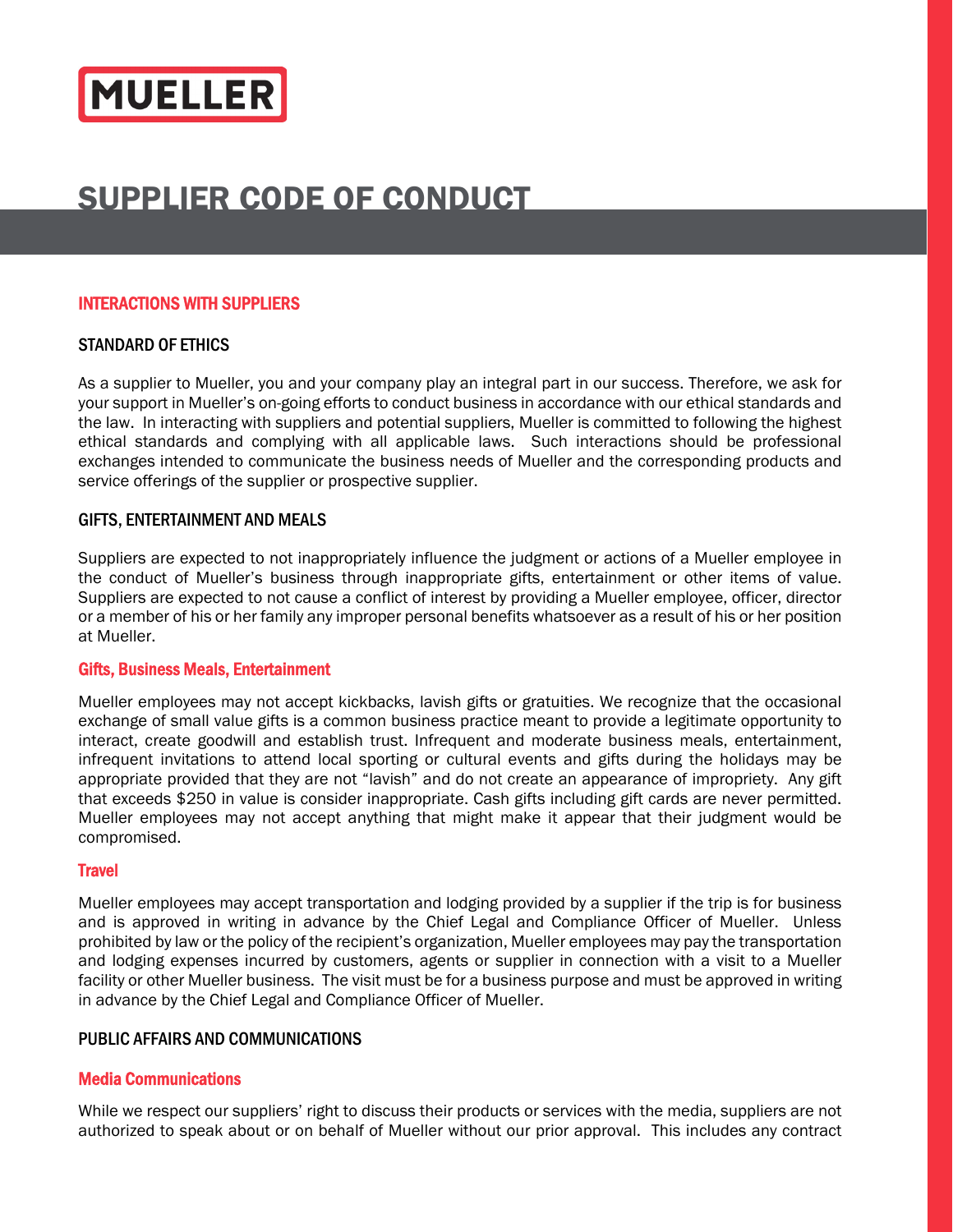you enter with Mueller. If you receive an inquiry regarding Mueller's business, products or services, please refer the individual inquiring to Mueller's Sr. Director of Marketing and Communications or Chief Legal and Compliance Officer.

#### Usage of Mueller Brands

All supplier requests to use any of the Mueller brands, including our name, logos, signage or other proprietary or trademarked images, must be submitted to our Legal Department for advance approval and must be subject to a written agreement. This includes supplier's use in advertising.

#### SUPPLIER COMPLIANCE OBLIGATIONS

#### **SAFETY**

Our highest priority is to protect the health, safety, and well-being of our employees and those who visit our facilities or offices. Your health and safety, as well as of its employees, is important to us.

Suppliers are expected to (i) advance the health and safety of its employees; (ii) control hazards and take precautionary measures against accidents and occupational diseases; (iii) provide training to help ensure that its employees are educated in health and safety issues; and (iv) manage and address occupational health and safety issues with appropriate systems and processes.

Mueller may request its suppliers to get into the ISNetworld as part of our health & safety management program.

#### ANTI-CORRUPTION COMPLIANCE

Mueller requires full compliance with all applicable anti-corruption laws, including the United States Foreign Corrupt Practices Act and/or the U.K. Bribery Act, and/or any country which is or will become a signatory to the OCED Convention on Combating Bribery of Foreign Public Officials. Suppliers shall not, directly or indirectly, (i) make, offer or agree to make or offer any loan, gift, donation or other payment, directly or indirectly, whether in cash or in kind, for the benefit of or at the direction of, any foreign government official, political party, party official or candidate for political office, for the purposes of influencing any act or decision of such person or entity or inducing such person or entity to do or omit to do any act in order to obtain or retain business or otherwise secure any improper advantage. All expenses supplier incur in connection with their business with Mueller shall be recorded fully and accurately in the books and records of the suppliers.

#### ENVIRONMENTAL PROTECTION

Mueller is proud of the role we play in ensuring that our communities have access to safe, clean drinking water by making quality products that are vital to a sustainable water infrastructure. We are equally proud of our environmental stewardship in making those products and in running our business using modern sustainable principles. We strive to comply with all applicable environmental laws and regulations. We are also committed to minimizing the impact of our business on the environment with methods that are socially responsible, scientifically based, economically sound, and sustainable.

Suppliers are expected to (i) act in accordance with the applicable local and international legal standards governing environmental protection; (ii) minimize environmental impacts and make continuous improvements in environmental protection, specifically with respect to waste, water use, air emissions, energy use, natural resources use and disposal of hazardous materials; (iii) manage and address

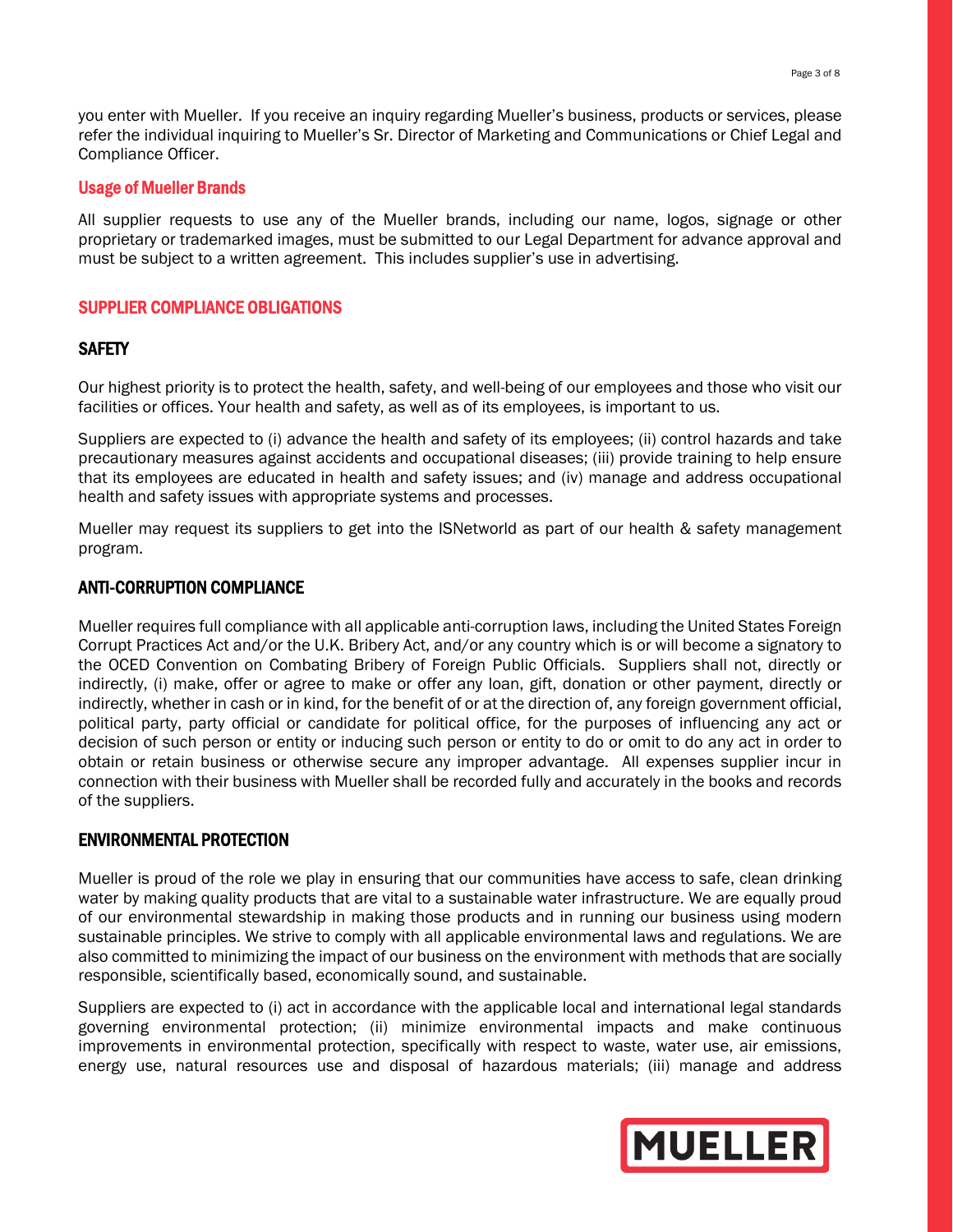environmental issues with appropriate systems and processes; and (iv) provide environmental and other sustainability data to Mueller when requested.

# LABOR & HUMAN RIGHTS

Mueller recognizes that legal and cultural differences exist and that employment standards vary by state and country. We are nonetheless committed to the view that terms and conditions of employment should be based on the ability of an individual to do his or her job and not on the basis of their personal characteristics and/or beliefs. Mueller strives to do business with suppliers who share and respect our commitment in this regard and who do not discriminate against their employees in hiring practices or any other term or condition of employment. Suppliers are expected to:

- Promote equal opportunities for and treatment of its employees, irrespective of skin color, race, nationality, social background, disabilities, sexual orientation, political or religious conviction, sex, age, pregnancy, ancestry, medical condition, marital status, gender identity or genetic information;
- Respect the personal dignity, privacy and rights of each individual;
- Not force any person to work against his or her will;
- Refuse to tolerate any unacceptable treatment of employees, such as mental cruelty, sexual or personal harassment or unlawful discrimination;
- Prohibit behavior, including gestures, language or physical contact, that is sexual, coercive, threatening, abusive or exploitative;
- Provide fair remuneration and guarantee the applicable national statutory minimum wage;
- Comply with the maximum number of working hours set forth by applicable laws;
- Recognize, to the extent legally permitted, the right of free association of employees, and not discriminate in favor of or against members of employee organizations or trade unions; and
- Prohibit human trafficking and the use of child, forced, or imprisoned labor and provide working conditions that are safe and fair.

# TRADE COMPLIANCE

Suppliers are expected to be familiar with and adhere to export/import requirements of the US Customs and Border Protection, a component of the Department of Homeland Security, and other US governmental and/or regulatory agencies, including Customs-Trade Partnership Against Terrorism. Our suppliers shall not, directly or indirectly, export or re-export, or knowingly permit export or re-export, of any product to any country, person or entity subject to license requirements under the US Export Administration Regulations or International Traffic in Arms Regulations or to embargo pursuant to the US Trading With the Enemy Act, International Emergency Economic Powers Act or any similar US law or regulation thereunder, unless the appropriate license or other US Governmental approval has first been obtained. Additionally, our suppliers shall not directly or indirectly take any action that would cause Mueller to be in violation of US anti-boycott laws.

# CONFLICT MINERALS

Supplier hereby represents that the goods supplied by it hereunder (i) do not contain or utilize any conflict minerals (tantalum, tin, tungsten, and gold), (ii) contain conflict minerals that originate other than from a

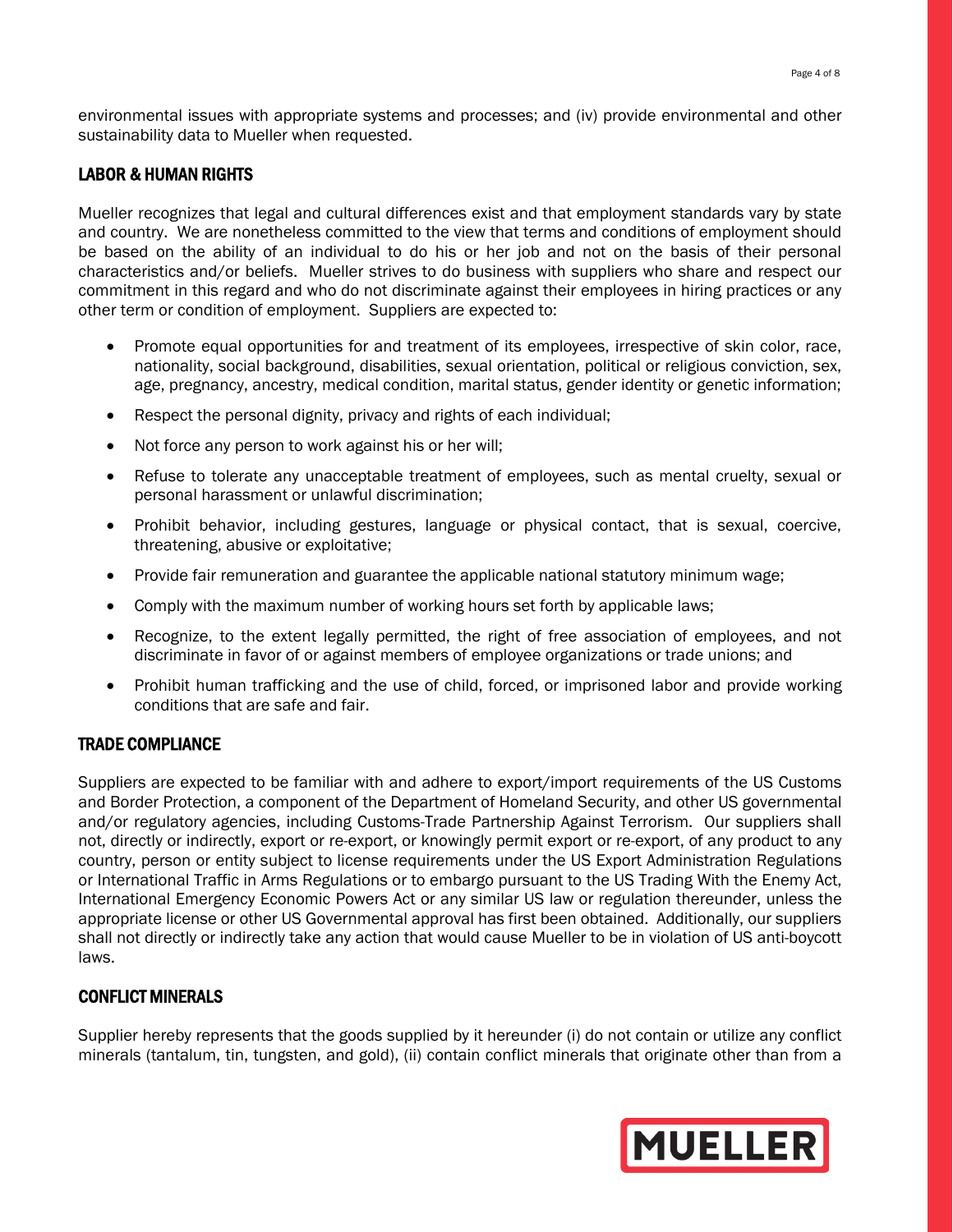covered country (Democratic Republic of Congo and adjoining countries) or (iii) contain conflict minerals that are from recycled or scrap sources.

# **CONFIDENTIALITY**

As a result of doing business with Mueller, supplier personnel may be exposed to business processes, sales or marketing information, specifications, trade secrets, methods, financial information or other information considered by Mueller as confidential. As a result, suppliers will be required to execute a confidentiality agreement prior to working with Mueller. Even if a confidentiality agreement is not executed, we expect the highest level of integrity and business ethics from our suppliers in this regard. If there is ever a question about what may or may not be considered confidential, you must contact the Director of Supply Chain prior to disclosing any potentially sensitive or confidential information. If, in the opinion of Mueller, information of a sensitive or confidential nature has been intentionally disclosed by a supplier, the supplier's relationship with Mueller may be terminated.

#### COMPLIANCE WITH LAW

Suppliers must comply with all applicable laws, rules and regulations applicable to the supplier, product or service being provided to Mueller. We expect our supplier to promptly, and in good faith, assist Mueller in complying with the preceding laws and regulations, including responding to any requests, supplying documents and facilitating any investigations of possible violations thereunder.

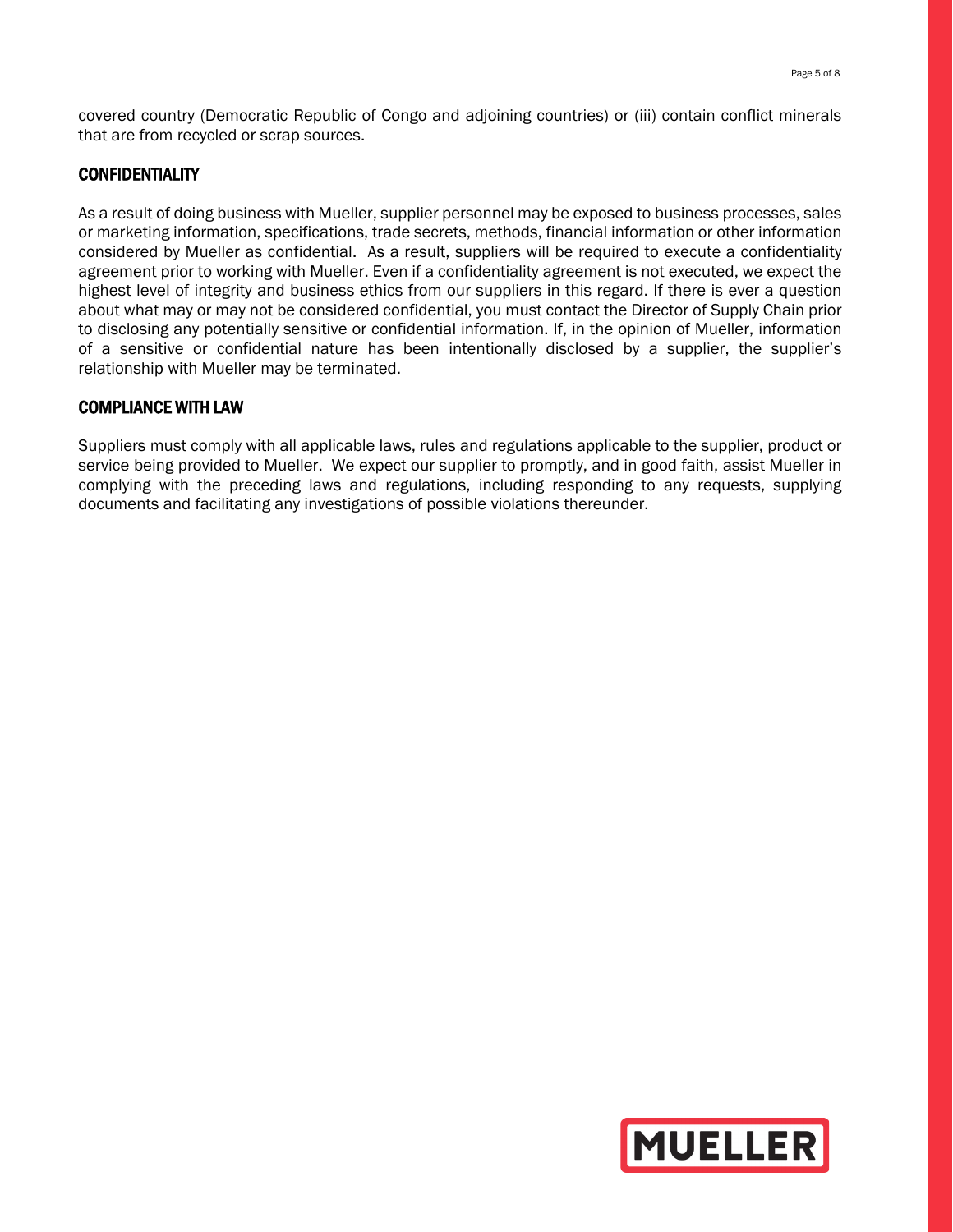

# SUPPLIER REGISTRATION FORM

Suppliers play an integral part in Mueller's success. Therefore, we ask for your support in Mueller's on-going efforts to conduct business in accordance with our ethical standards and the law. By completing and returning the following form, you acknowledge and agree to abide by Mueller's Supplier Code of Conduct.

# COMPANY DETAILS

| Company Name:       |                                                              |  |
|---------------------|--------------------------------------------------------------|--|
| Address:            |                                                              |  |
| Country:            |                                                              |  |
| Company Website:    |                                                              |  |
| Legal Organization: | Corporation/Limited Company<br>$\Box$ Partnership<br>$\perp$ |  |
|                     |                                                              |  |
|                     |                                                              |  |
|                     |                                                              |  |
|                     |                                                              |  |
|                     |                                                              |  |
|                     |                                                              |  |
|                     |                                                              |  |
|                     |                                                              |  |
|                     |                                                              |  |
|                     |                                                              |  |
|                     |                                                              |  |
|                     |                                                              |  |

<sup>1</sup> CEO, CFO, Managing Director, Managing Member and those with controlling interests if applicable (attach a separate list if necessary).

<sup>2</sup> Manufacturer / Authorized Agent / Consulting Company, etc.

<sup>3</sup> Please provide a copy of your catalog or product(s)/service(s) brochure.

<sup>4</sup> Indicate the nature of the affiliation (e.g., parent, subsidiary, sister company, etc.) and provide the affiliate's full name, type of business and where it is conducted.

<sup>5</sup> Countries where the Company has a local office/facility and/or representation.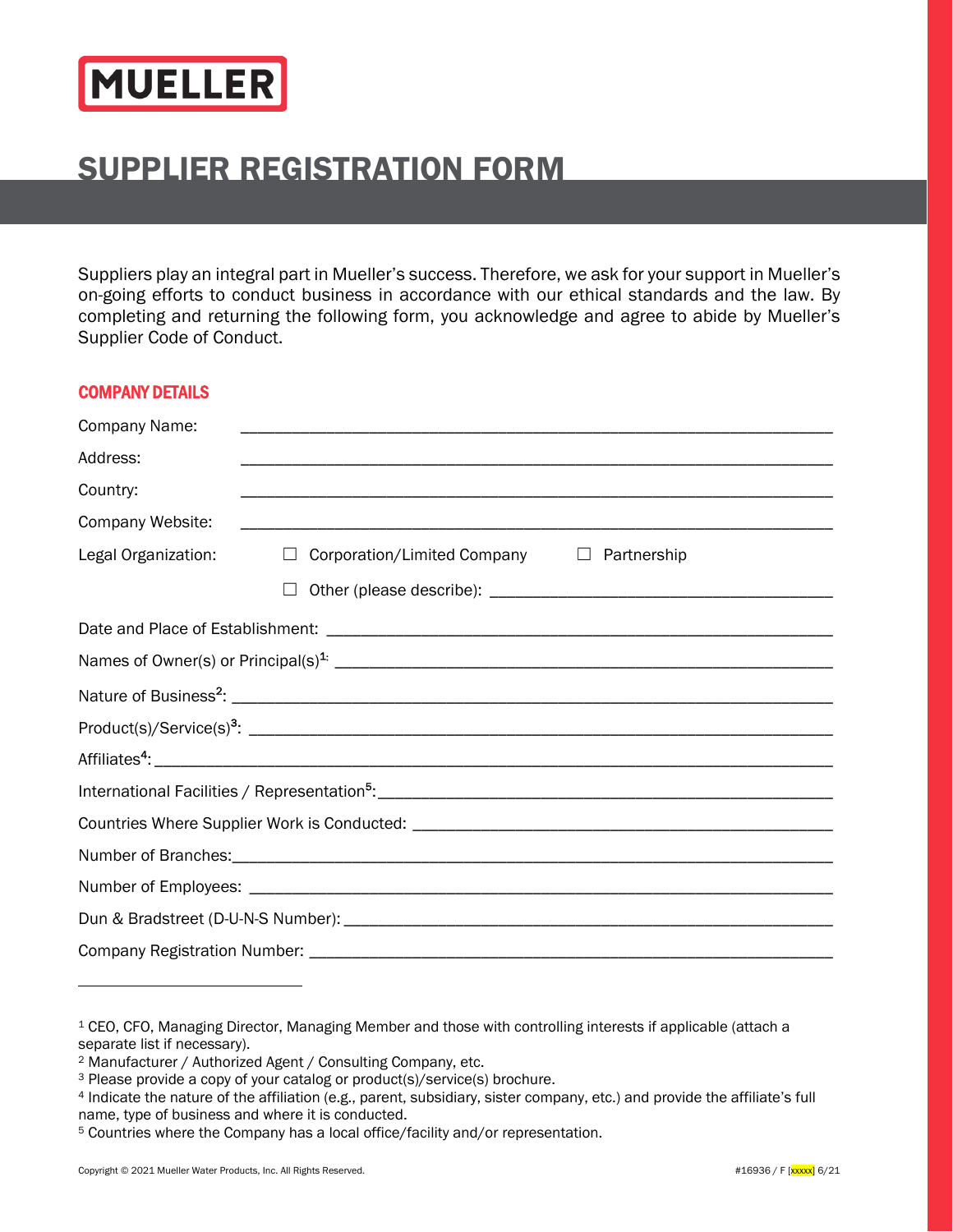VAT or Tax ID Number:

Any Applicable License Number(s): \_\_\_\_\_\_\_\_\_\_\_

#### CONFLICT MINERALS DISCLOSURE

# (This section applies to product suppliers only.)

In August 2012, the Securities and Exchange Commission (the "SEC") adopted final rules implementing §1502 of the Dodd-Frank Wall Street Reform and Consumer Protection Act. The rules impose disclosure and due diligence requirements on publicly traded companies that manufacture products containing minerals designated as "conflict minerals" that originate in the Democratic Republic of Congo ("DRC") or adjoining countries (together, "Covered Countries").

As a result of the rules, Mueller is required to conduct due diligence inquiries of its supply chain regarding conflict minerals. To comply with the rules, Mueller has determined that it (a) will not purchase material that is not "DRC conflict free" (as defined by SEC rules) from any supplier and (b) will require that all material supplied to Mueller be "DRC conflict free." We request your confirmation that, as of the date noted below, all material supplied by your company has been and will be "DRC conflict free." Failure to respond could affect our ability to buy from you.

#### Please check all applicable options below.

- $\Box$  The materials supplied by Supplier do not contain or utilize cassiterite, columbite-tantalite, gold, wolframite and their derivatives (tantalum, tin and tungsten) (collectively, the "Conflict Minerals").
- ☐ The materials supplied by Supplier to Mueller that contain or utilize any Conflict Minerals do not originate from any of the following countries: The Democratic Republic of Congo, Angola, Burundi, Central African Republic, Republic of Congo, Rwanda, South Sudan, Tanzania, Uganda, Zambia. Supplier has implemented procedures to identify and monitor the origin of materials (other than those from recycled or scrap sources) that are produced with Conflict Minerals.
- $\Box$  The material supplied by Supplier to Mueller that contain or utilize any Conflict Minerals are from recycled or scrap sources.

# PRIMARY CONTACT6

| Full Name:    |  |
|---------------|--|
| Title:        |  |
| Office Phone: |  |
| Email:        |  |

<sup>6</sup> This individual is the primary contact for the Supplier. Please note that Mueller requires its product suppliers to confirm on a yearly basis that all material supplied to Mueller remains DRC conflict free. Unless you specify otherwise, the individual listed in this section will be contacted as part of Mueller's yearly due diligence effort.